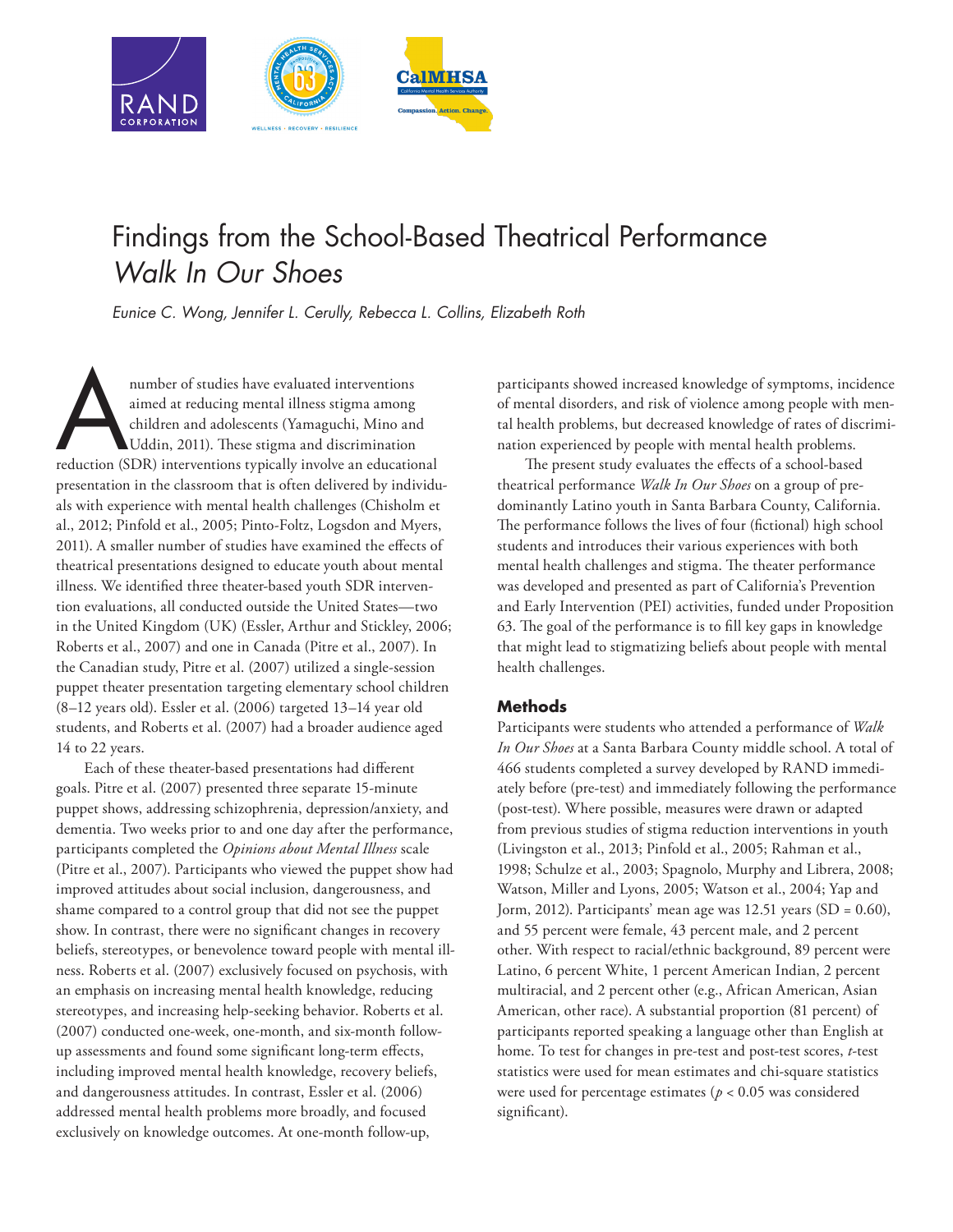# **Results**

#### **Perceptions of the Performance**

The large majority of participants reported that the presentation was a good experience (93 percent) and that they got very involved and felt what it must be like to have a mental health challenge (81 percent) (see Table 1). A majority (84 percent) felt that the presentation taught them how to listen to kids with a mental health challenge who may be from a different culture. Moreover, 81 percent endorsed a "yes" response when asked if they would recommend the presentation to someone of their cultural background (not shown in Table 1). A smaller group (42 percent) strongly or sort of agreed the presentation was sensitive to their cultural background, with many participants (33 percent) neither agreeing nor disagreeing with this item (also not tabled).

#### **Table 1. Perceptions of the Theatrical Presentation**

|                                                                                                                  | Strongly or<br><b>Sort of Agree</b><br>(%) |
|------------------------------------------------------------------------------------------------------------------|--------------------------------------------|
| Attending the presentation today<br>was a good experience                                                        | 93                                         |
| I got very involved in the<br>presentation and felt what it must<br>be like to have a mental health<br>challenge | 81                                         |
| The presentation taught me how to<br>listen to kids with a mental health<br>challenge who may be from a          |                                            |
| different culture                                                                                                | 84                                         |

#### **Attitudes**

The following attitudinal items were assessed: social distance (i.e., degree of willingness to interact with a person with a mental health problem), blame, perceived dangerousness, and beliefs about whether someone with mental illness should serve as a childcare provider. This latter item was included because people tend to have more negative responses to individuals with mental health problems being in proximity to children and families (Pescosolido et al., 2013).

Table 2 provides pre- and post-test responses to the questions on social distance (first four items) and blame (last item). After seeing the performance, participants endorsed more positive responses to situations involving inviting a hypothetical student with a mental health problem to their house and working on a project with the student. In contrast, participants were also more likely to blame the student for his/her mental health problem after viewing the performance.

**Table 2. Changes in Social Distance and Blame from Pre- to Post-Performance**

| Imagine that there is a<br>student at your school<br>who has a mental<br>health problem.<br>Would you: | Pre-test<br>Mean (SD) | Post-test<br>Mean (SD) |       |
|--------------------------------------------------------------------------------------------------------|-----------------------|------------------------|-------|
| Be happy to invite the<br>student to your house                                                        | 3.70(0.90)            | 4.07 (0.98)            | $***$ |
| Be happy to work on a<br>project with the student                                                      | 4.06(0.87)            | 4.22 (0.94)            | $***$ |
| Be upset or disturbed to<br>be in the same class with<br>the student                                   | 1.86 (1.05)           | 1.92(1.24)             |       |
| Feel embarrassed if you<br>were seen talking to this<br>student                                        | 1.78 (1.02)           | 1.88(1.20)             |       |
| Think this student is to<br>blame for his/her mental<br>health problem                                 | 1.48 (0.92)           | 1.69 (1.19)            | $***$ |

NOTE: Definitely No = 1; Probably No = 2; Unsure = 3; Probably Yes = 4; Definitely Yes = 5.

\* *p* < 0.05, \*\* *p* < 0.01, \*\*\* *p* < 0.001.

In Table 3, the pre- and post-test responses are provided for the perceived dangerousness item and the childcare provider role item. For perceived dangerousness, no significant changes were observed: perceptions of people with mental health problems as being more violent did not change after viewing the performance. However, there was a significant shift for the childcare provider item, with participants tending to disagree more with the statement that people with mental health problems should not have a job taking care of children.

**Table 3. Changes in Beliefs About Dangerousness and Childcare Provision from Pre- to Post-Performance** 

| How much do you agree<br>or disagree with these<br>statements:                                 | Pre-test<br>Mean (SD) | Post-test<br>Mean (SD |       |
|------------------------------------------------------------------------------------------------|-----------------------|-----------------------|-------|
| People with mental<br>health problems are<br>more violent than other<br>people                 | 2.64(1.17)            | 2.52(1.23)            |       |
| Someone who has a<br>mental health problem<br>should not have a job<br>taking care of children | 2.77 (1.19)           | 2.59(1.22)            | $***$ |

NOTE: Strongly Disagree = 1; Sort of Disagree = 2; Neither Agree or Disagree =  $3$ ; Sort of Agree =  $4$ ; Strongly Agree =  $5$ . \* *p* < 0.05, \*\* *p* < 0.01, \*\*\* *p* < 0.001.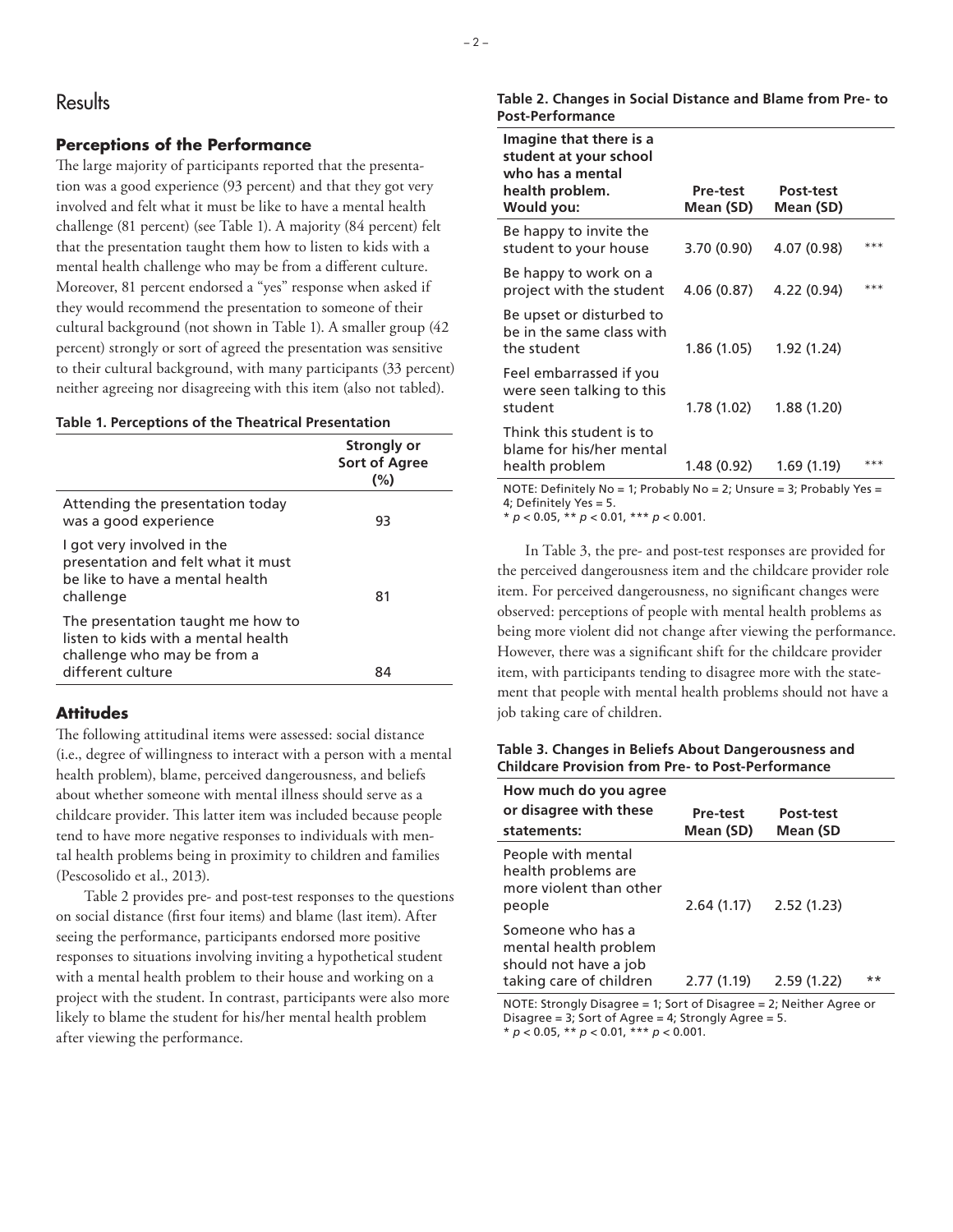#### **Emotional Responses**

To assess shifts in emotional reactions to people living with mental health challenges, participants were asked how they would feel having the hypothetical student with a mental health problem at their school. Participants were provided with a list of emotions and instructed to check off any that applied. Participants could also check off the response "None of these feelings." Only a small proportion endorsed negative emotions (see Table 4). Less than 4 percent of participants reported feeling angry, scared, or disgusted either at pre-test or post-test. Approximately one-half of the participants expressed feeling interested, calm, sorry for, or caring at pre-test, and significant positive shifts were observed for all of these emotions after the performance. Most notably, 56 percent of participants reported feeling sorry for the student with a mental health problem at pre-test, and at post-test this decreased to 45 percent.

#### **Table 4. Changes in Emotional Responses to a Student with a Mental Health Problem from Pre- to Post-Performance**

| <b>Pre-test</b><br>$(\% )$ | Post-test<br>$(\%)$ |       |
|----------------------------|---------------------|-------|
| 47                         | 49                  | ***   |
| 56                         | 58                  | $***$ |
| 1                          | 1                   |       |
| 56                         | 45                  | $***$ |
| 4                          | $\mathcal{P}$       |       |
| 54                         | 57                  | $***$ |
| $\mathcal{P}$              | 1.5                 |       |
| 10                         | 9                   | $***$ |
|                            |                     |       |

\* *p* < 0.05, \*\* *p* < 0.01, \*\*\* *p* < 0.001.

#### **Help-Seeking and Support-Giving Intentions**

No significant changes were observed for the help-seeking and support-giving items. On average, participants agreed that they would tell an adult if they had a mental health problem at both pre-test and post-test, and they would also tell an adult if a friend had a mental health problem, though agreement was slightly lower on this item at both time points. To measure supportgiving intentions (not shown in Table 5), participants were asked, "What if one of your friends was having a mental health problem? Would you provide emotional support, like listening to or helping to calm him/her?" Response options ranged from 1 (*definitely*) to 4 (*definitely not)*. No significant changes occurred for support-giving intentions. On average, participants reported that they would "definitely" provide emotional support to a friend with a mental health problem at pre-test ( $M = 1.38$ ;  $SD = 0.57$  and post-test (M = 1.35; SD = 0.60).

| Table 5. Help-Seeking Intentions Pre- and Post-Performance |  |  |
|------------------------------------------------------------|--|--|
|------------------------------------------------------------|--|--|

| How much do you agree<br>or disagree with these<br>statements:                          | Pre-test<br>Mean (SD) | Post-test<br>Mean (SD) |       |
|-----------------------------------------------------------------------------------------|-----------------------|------------------------|-------|
| If I thought I might be<br>having a mental health<br>problem, I would tell an<br>adult  | 4.35 (0.92)           | 4.38(0.94)             |       |
| If one of my friends was<br>having a mental health<br>problem, I would tell an<br>adult | 4.16 (1.05)           | 4.24 (1.01)            | $***$ |

NOTE: Strongly Disagree = 1; Sort of Disagree = 2; Neither Agree or Disagree =  $3$ ; Sort of Agree =  $4$ ; Strongly Agree =  $5$ .

\* *p* < 0.05, \*\* *p* < 0.01, \*\*\* *p* < 0.001.

#### **Knowledge**

A set of true/false questions was administered to assess knowledge about mental health problems. As seen in Table 6, the percentage of correct responses across all of the knowledge items increased significantly and substantially from pre-test to post-test. At pre-test, only about one-quarter to one-third of participants had correct responses to items about the prevalence of mental health problems and signs of mental illness, which increased to 36 percent and 59 percent, respectively, at post-test. At pre-test, a greater proportion of participants had correct responses to questions about ADHD, the effectiveness of treatment, and recovery outcomes. At post-test, knowledge in all three areas increased. Still, 35 percent of participants still erroneously believed that there are no effective treatments for most mental illnesses and that people with mental illness cannot do normal things like go to school or work.

#### **Table 6. Changes in Knowledge About Mental Illness from Pre- to Post-Performance**

|                                                                                                                             | Pre-<br>test %<br>Correct | Post-<br>test%<br>Correct |     |
|-----------------------------------------------------------------------------------------------------------------------------|---------------------------|---------------------------|-----|
| One in four people will develop<br>a mental health problem over<br>the course of their lives                                | 27                        | 36                        | *** |
| A person with Attention Deficit<br><b>Hyperactivity Disorder (ADHD)</b><br>has trouble focusing and<br>following directions | 61                        | 70                        | *** |
| Poor sleep, appetite, and<br>excessive sadness for long<br>periods may be signs of mental<br>illness                        | 31                        | 59                        | *   |
| There are treatments that work<br>for most mental illnesses                                                                 | 51                        | 65                        | *** |
| Most people with mental illness<br>can do normal things like go to<br>school or work at a job                               | 60                        | 65                        | *** |

\* *p* < 0.05, \*\* *p* < 0.01, \*\*\* *p* < 0.001.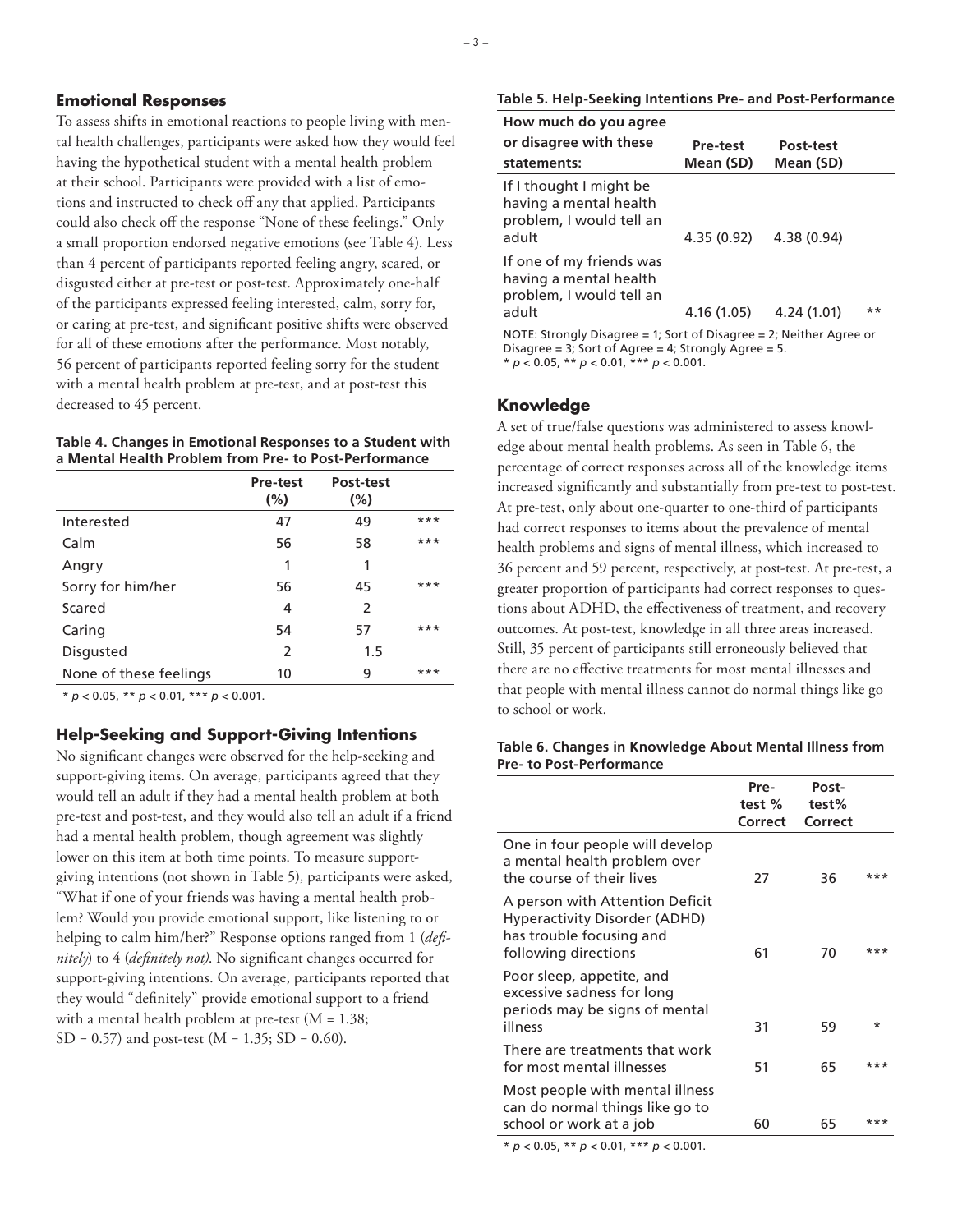#### **Discussion**

This study examined the impact of a theatrical presentation on mental illness stigma, help-seeking and support-giving intentions, and knowledge of mental illness with a group of predominantly Latino youth. The immediate goal of the presentation was to increase knowledge about mental illness and we observed substantial improvements in this area from pre- to post-performance. After the theatrical presentations, youths showed a greater understanding of key symptoms, prevalence of mental illness, and the possibility of recovery.

Although the program did not aim to reduce stigmatizing attitudes, increase help-seeking, or improve provision of support, these outcomes are central to the ultimate goals of California's PEI initiative. Overall findings show that relatively low levels of stigma were present before viewing the presentation. With respect to social distance, for example, survey responses at pretest indicate that participants on average held somewhat positive attitudes toward interacting with students with a mental health challenge in a variety of social situations. Only a very small proportion of participants (less than 4 percent) endorsed negative emotions toward students with mental health problems before the presentation. Consistent with previous research (Pescosolido et al., 2013), the most negative responses at pre-test were regarding people with mental health problems taking on a job as a childcare provider and their perceived dangerousness.

Despite the relatively low levels of stigma, there was clearly room for improvement in some attitudes observed at pre-test, presenting an opportunity for *Walk In Our Shoes* to affect this outcome. Indeed, significant positive shifts occurred after the performance for most of the domains assessed. For social distance, participants expressed a greater willingness to interact with students with a mental health problem in their home or on a project. After the performance, participants exhibited less opposition to having people with mental health problems serving in a childcare profession. With respect to emotional responses to a student with a mental health problem, a greater proportion of participants endorsed feeling interested, calm, and caring after viewing the performance. In particular, participants felt less pity for a hypothetical student with a mental health problem. Although most shifts were small, they took place after only a short theater presentation.

Domains in which significant shifts were not observed were help-seeking and support-giving intentions. However, participants had very positive responses to these items before the

performance, leaving less room for improvement. Perceived dangerousness also remained unaltered and was not strongly positive at pre-test, suggesting the theatrical presentation did not address this issue effectively, or that this perception is more difficult to change. The only domain that appeared to shift negatively in response to the performance was perceived blame. Participants were more likely to blame a hypothetical student with a mental health problem for his/her problem after viewing the performance than before. It may be that the performance's emphasis on recovery and the ability to control mental illness suggested to students that people with mental illness can recover if they try harder and are thus to blame for their situations. Responsibility for causing a problem and responsibility for solving it are often confused, and this may be the case here (Brickman et al., 1982). The distinction is important because it is likely to affect both whether people seek help and whether they provide help for a problem (Brickman et al., 1982). It might be that the presentation could be revised to effectively address this issue.

Nearly all participants responded positively to the presentation and reported getting involved in the presentation. Although views on the cultural sensitivity of the presentation were somewhat mixed, the large majority would recommend it to someone else of their cultural background.

A few limitations of our research must be noted. We cannot be certain the effects observed are causal because of the absence of a control group. Although we can compare pre and post data, completing the pre-test before the performance may have increased participants' focus on the relevant elements of the performance and thus been partly responsible for their improved responses at post-test. Also, the longer-term effects of this theaterbased SDR youth intervention are unknown and warrant further investigation. Finally, we were only able to test the intervention in a group of predominantly Latino youths. Effectiveness for other audiences needs to be examined.

Despite these limitations, the results are promising. Research on health interventions shows that using a fictional narrative to present educational information can be more effective than a non-narrative presentation at increasing viewer knowledge and improving attitudes (Murphy et al., 2013). The results of this study suggest that *Walk In Our Shoes*, a theater-based SDR intervention for youth, is associated with immediate improvement in mental health knowledge and attitudes and shows promise as a method of increasing knowledge and reducing the stigma of mental illness among youth.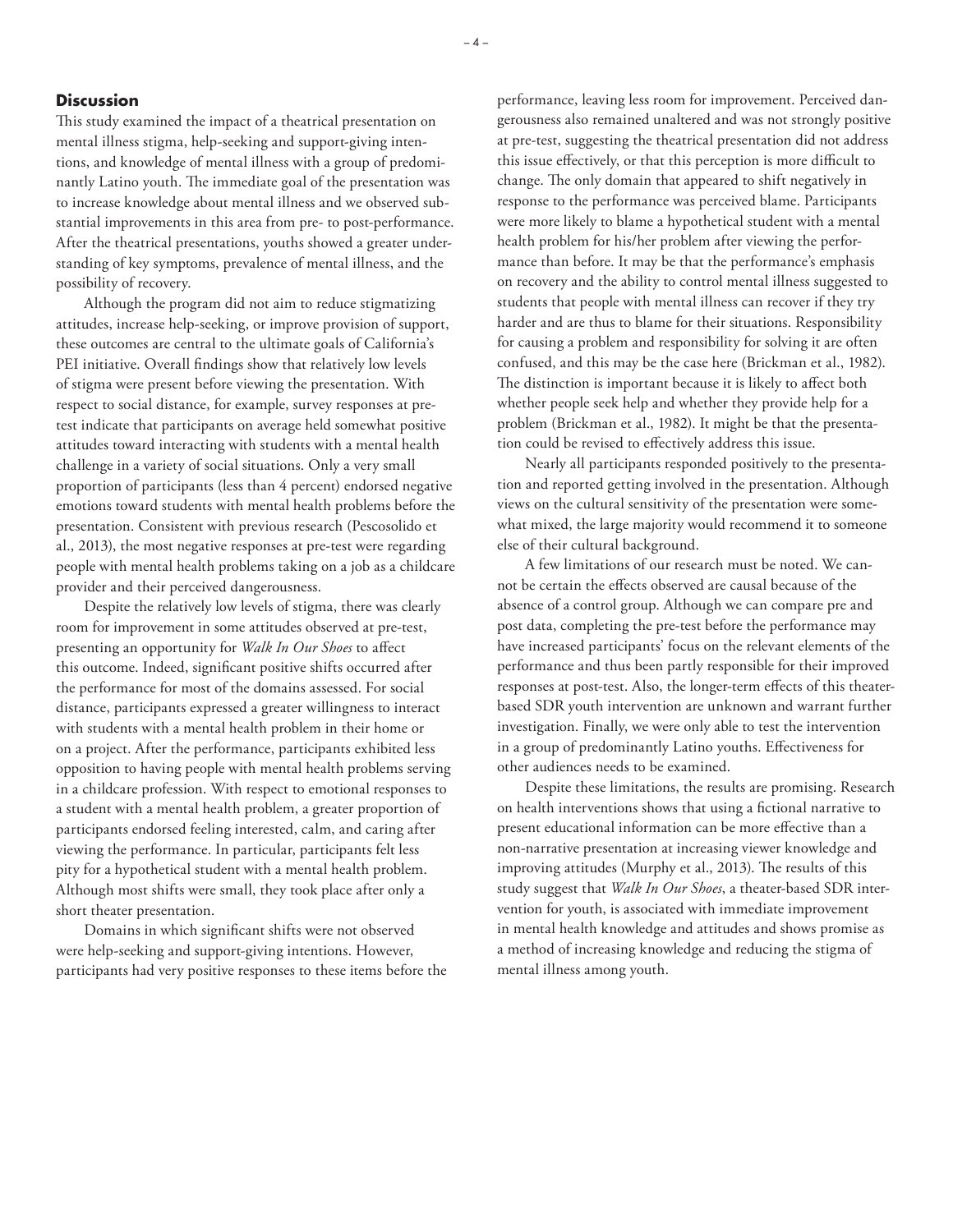#### **References**

Brickman, P., V. C. Rabinowitz, J. Karuza, E. Cohn, and L. Kidder, "Models of helping and coping," *American Psychologist*, Vol. 37, No. 4, 1982, pp. 363–384.

Chisholm, K. E., P. Patterson, C. Torgerson, E. Turner, and M. Birchwood, "A randomised controlled feasibility trial for an educational school-based mental health intervention: Study protocol," *BMC Psychiatry*, Vol. 12, 2012, p. 23.

Essler, V., A. Arthur, and T. Stickley, "Using a school-based intervention to challenge stigmatizing attitudes and promote mental health in teenagers," *Journal of Mental Health,* Vol. 15, No. 2, 2006, pp. 243–250.

Livingston, J. D., A. Tugwell, K. Korf-Uzan, M. Cianfrone, and C. Coniglio, "Evaluation of a campaign to improve awareness and attitudes of young people towards mental health issues," *Social Psychiatry and Psychiatric Epidemiology,* Vol. 48, No. 6, 2013, pp. 965–973.

Murphy, S. T., L. B. Frank, J. S. Chatterjee, and L. Baezconde-Garbanati, "Narrative versus non-narrative: The role of identification, transportation and emotion in reducing health disparities," *J Commun*, Vol. 63, No. 1, 2013, doi: 10.1111/jcom.12007.

Pescosolido, B. A., T. R. Medina, J. K. Martin, and J. S. Long, "The 'backbone' of stigma: Identifying the global core of public prejudice associated with mental illness," *American Journal of Public Health*, Vol. 103, No. 5, 2013, pp. 853–860.

Pinfold, V., H. Stuart, G. Thornicroft, and J. Arboleda-Flórez, "Working with young people: The impact of mental health awareness programs in schools in the UK and Canada," *World Psychiatry*, Vol. 4, No. Suppl 1, 2005, pp. 48–52.

Pinto-Foltz, M. D., M. C. Logsdon, and J. A. Myers, "Feasibility, acceptability, and initial efficacy of a knowledge-contact program to reduce mental illness stigma and improve mental health literacy in adolescents," *Social Science & Medicine*, Vol. 72, No. 12, 2011, pp. 2011–2019.

Pitre, N., S. Stewart, S. Adams, T. Bedard, and S. Landry, "The use of puppets with elementary school children in reducing stigmatizing attitudes towards mental illness," *Journal of Mental Health*, Vol. 16, No. 3, 2007, pp. 415–429.

Rahman, A., M. H. Mubbashar, R. Gater, and D. Goldberg, "Randomised trial of impact of school mental-health programme in rural Rawalpindi, Pakistan," *The Lancet*, Vol. 352, No. 9133, 1998, pp. 1022–1025.

Roberts, G., J. Somers, J. Dawe, R. Passy, C. Mays, G. Carr, D. Shiers, and J. Smith, "On the Edge: A drama-based mental health education programme on early psychosis for schools," *Early Intervention in Psychiatry,* Vol. 1, No. 2, 2007, pp. 168–176.

Schulze, B., M. Richter-Werling, H. Matschinger, and M. C. Angermeyer, "Crazy? So what! Effects of a school project on students' attitudes towards people with schizophrenia," *Acta Psychiatrica Scandinavica*, Vol. 107, No. 2, 2003, pp. 142–150.

Spagnolo, A. B., A. A. Murphy, and L. A. Librera, "Reducing stigma by meeting and learning from people with mental illness," *Psychiatric Rehabilitation Journal*, Vol. 31, No. 3, 2008, pp. 186–193.

Watson, A. C., F. E. Miller, and J. S. Lyons, "Adolescent attitudes toward serious mental illness," *The Journal of Nervous and Mental Disease*, Vol. 193, No. 11, 2005, pp. 769–772.

Watson, A. C., E. Otey, A. L. Westbrook, A. L. Gardner, T. A. Lamb, P. W. Corrigan, and W. S. Fenton, "Changing middle schoolers' attitudes about mental illness through education," *Schizophrenia Bulletin,* Vol. 30, No. 3, 2004, pp. 563–572.

Yamaguchi, S., Y. Mino, and S. Uddin, "Strategies and future attempts to reduce stigmatization and increase awareness of mental health problems among young people: A narrative review of educational interventions," *Psychiatry and Clinical Neurosciences*, Vol. 65, No. 5, 2011, pp. 405–415.

Yap, M. B. H., and A. F. Jorm, "Young people's mental health first aid intentions and beliefs prospectively predict their actions: Findings from an Australian National Survey of Youth," *Psychiatry Research*, Vol. 196, No. 2–3, 2012, pp. 315–319.